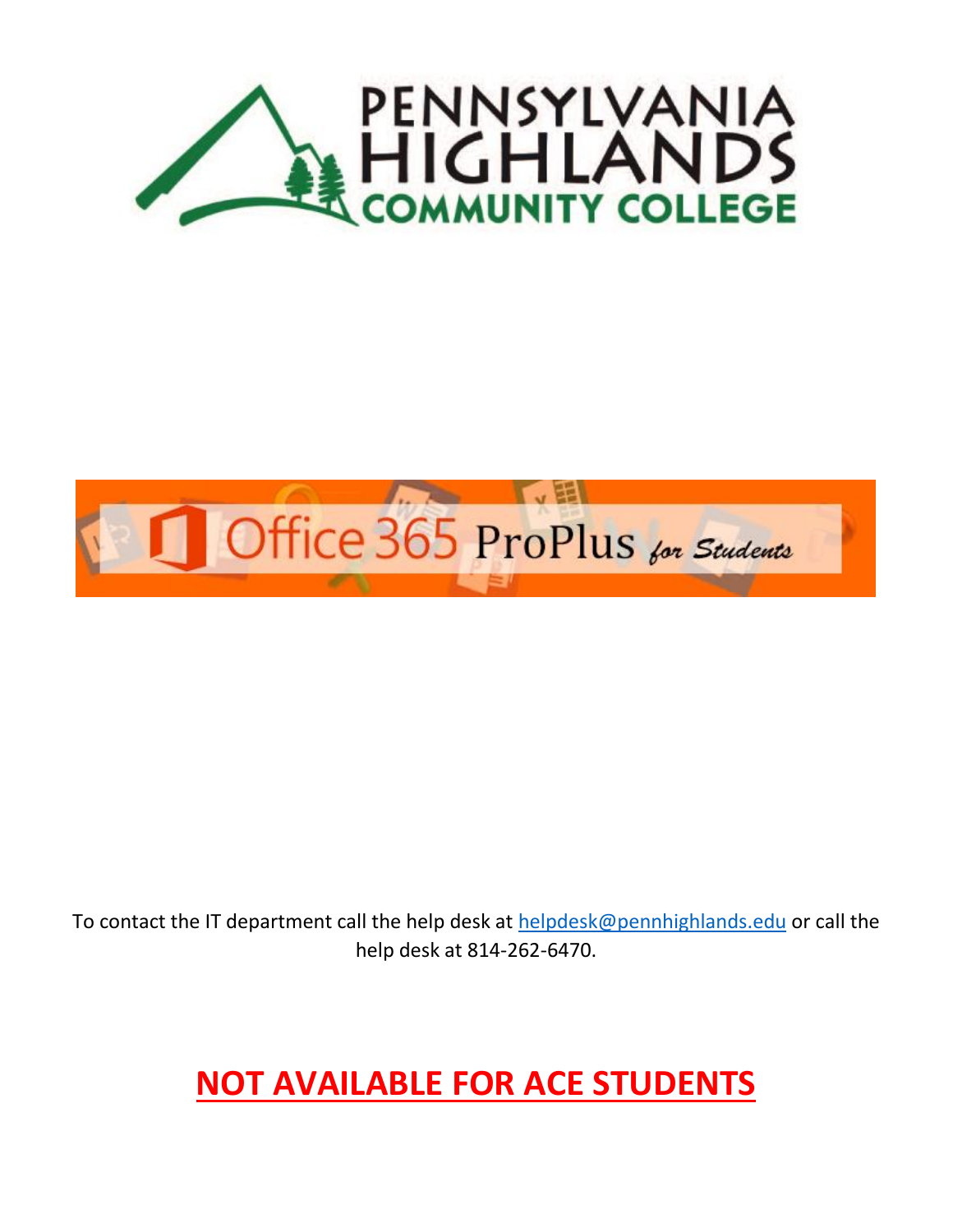## Installing Office 365 Pro Plus on your computer

- 1. Log into your Office365 account
- 2. The Home Page will have these tiles in the middle of the screen

| s<br><b>AND</b><br>≡<br><b>Newsfeed</b><br><b>OneDrive</b><br><b>Sites</b><br>Tasks<br>Calendar<br>People<br>x目<br>NE<br>P≌<br>w≣l<br>쓸<br>S<br>D<br>PowerPoint<br>Video<br>Sway<br><b>Word Online</b><br><b>Excel Online</b><br><b>OneNote Online</b><br>Online<br>Install Office on more devices |              | Collaborate with Office Online                                                                                   |  |  |  |
|----------------------------------------------------------------------------------------------------------------------------------------------------------------------------------------------------------------------------------------------------------------------------------------------------|--------------|------------------------------------------------------------------------------------------------------------------|--|--|--|
|                                                                                                                                                                                                                                                                                                    | Mail         |                                                                                                                  |  |  |  |
|                                                                                                                                                                                                                                                                                                    | DH           |                                                                                                                  |  |  |  |
|                                                                                                                                                                                                                                                                                                    | <b>Delve</b> |                                                                                                                  |  |  |  |
|                                                                                                                                                                                                                                                                                                    |              |                                                                                                                  |  |  |  |
|                                                                                                                                                                                                                                                                                                    |              | Smartphone or tablet? Get Office on your devices<br>Learn how to set up email and Office 365 apps on your device |  |  |  |

3. Click on **Install**

|    |                                                            | Install Office on more devices                                                                                                                                           |                               |                                          |                          |
|----|------------------------------------------------------------|--------------------------------------------------------------------------------------------------------------------------------------------------------------------------|-------------------------------|------------------------------------------|--------------------------|
|    | On a PC or Mac: Install                                    |                                                                                                                                                                          |                               |                                          |                          |
|    |                                                            | Smartphone or tablet? Get Office on your devices<br>Learn how to set up email and Office 365 apps on your device                                                         |                               |                                          |                          |
| 4. | <b>SOMETIMES</b><br>Select your Language and Click Install |                                                                                                                                                                          |                               |                                          |                          |
|    |                                                            |                                                                                                                                                                          |                               |                                          |                          |
|    | Install the latest version of Office                       |                                                                                                                                                                          |                               |                                          |                          |
|    |                                                            | This will install the following apps on your computer: Word, Excel, PowerPoint, OneNote, Access, Publisher, Outlook, Skype for Business, InfoPath, OneDrive for Business |                               |                                          |                          |
|    |                                                            | A B                                                                                                                                                                      |                               | 囘                                        |                          |
|    | Word<br>Excel                                              | PowerPoint OneNote<br>Access                                                                                                                                             | Publisher<br>Outlook          | InfoPath<br>Skype for<br><b>Business</b> | OneDrive<br>for Business |
|    | Language:                                                  | Version:                                                                                                                                                                 |                               |                                          |                          |
|    | <b>English (United States)</b>                             | $\blacktriangledown$                                                                                                                                                     | 32-bit (Recommended) Advanced |                                          |                          |
|    |                                                            | Note: Installing additional languages on a computer that already has this version of Office doesn't count against your install limit.                                    |                               |                                          |                          |
|    | Review system requirements<br>Troubleshoot installation    |                                                                                                                                                                          |                               |                                          |                          |
|    | Install                                                    |                                                                                                                                                                          |                               |                                          |                          |
|    |                                                            |                                                                                                                                                                          |                               |                                          |                          |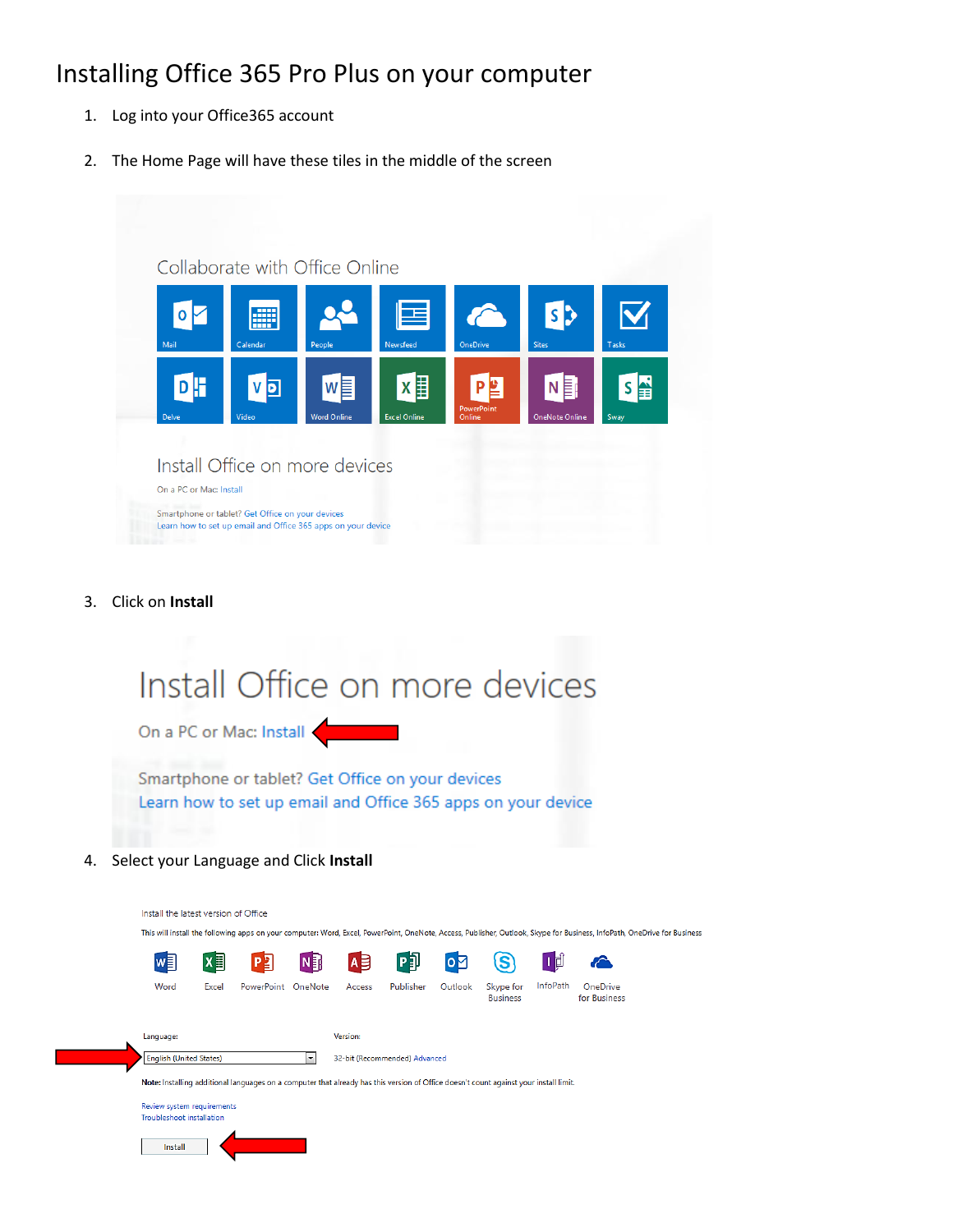5. At the bottom of your browser window, you may be prompted to Run Save or Cancel. Click **Run**



6. Wait as Office365 prepares to install

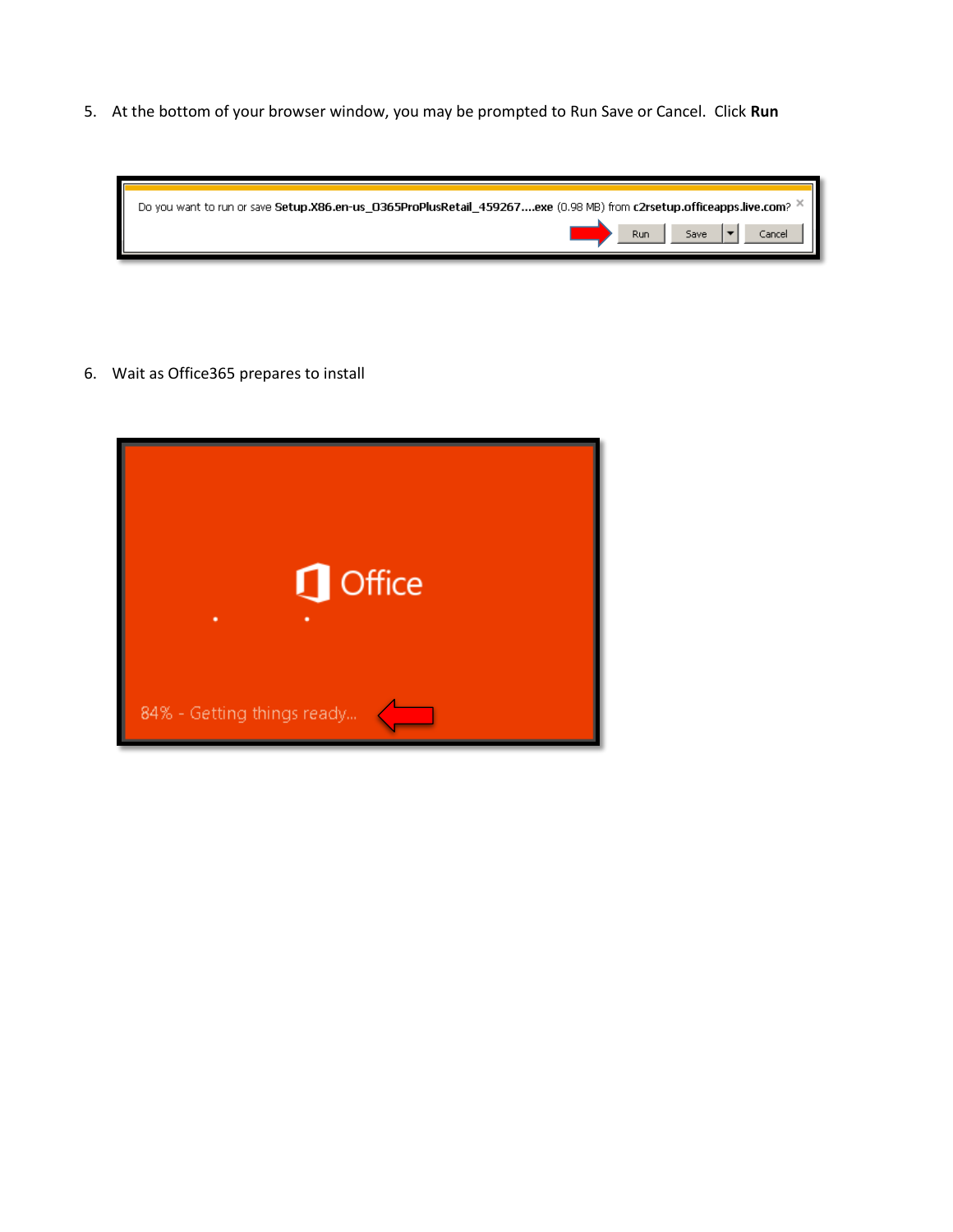

8. In the bottom right corner of the screen, you will see the progress of Office 365 installation

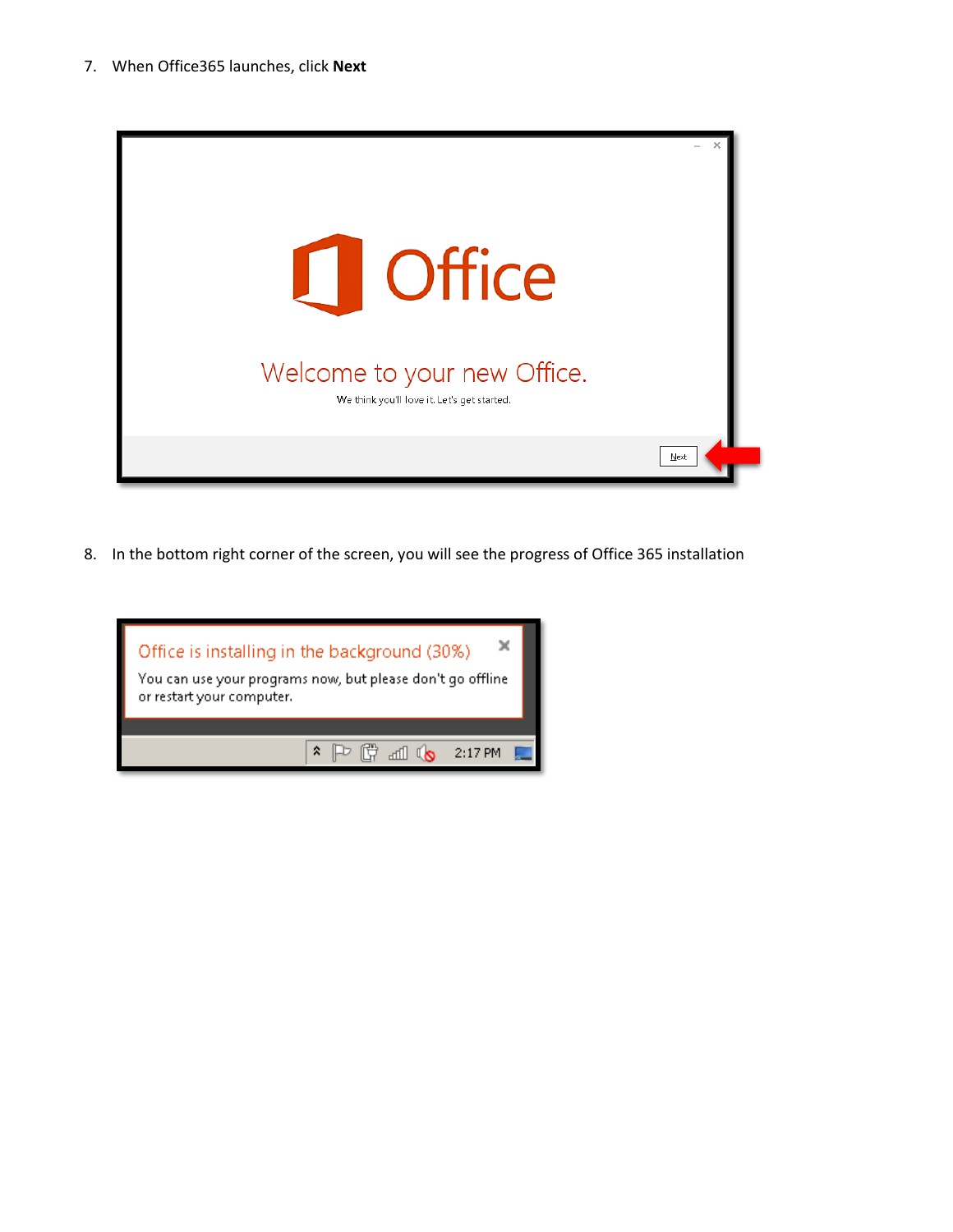9. Accept the Office License Agreement by clicking **Accept**



## 10. Click **Next**

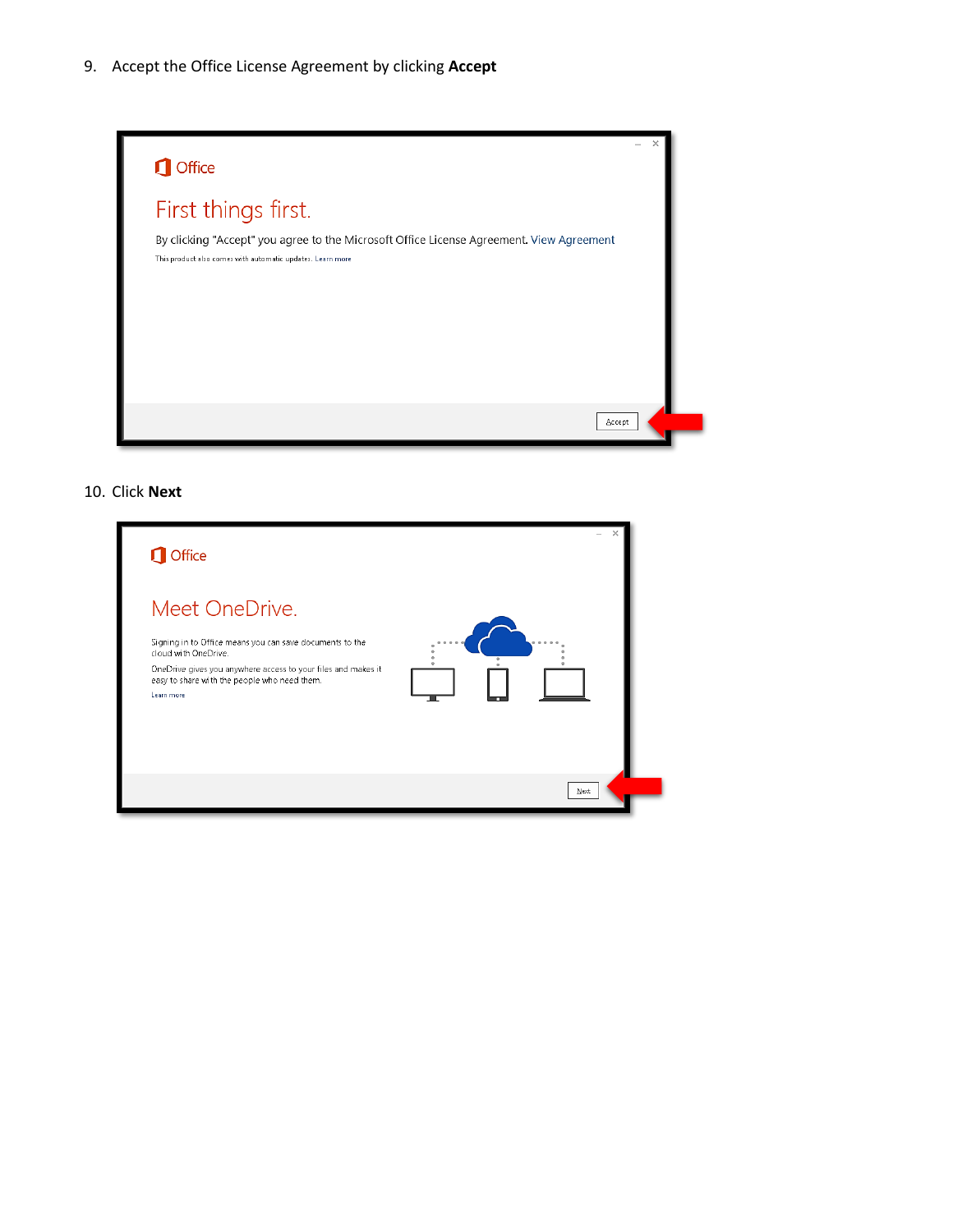11. Choose a layout (No Background is fine), then click **Next**

| <b>I</b> Office                                                                                                              |      |
|------------------------------------------------------------------------------------------------------------------------------|------|
| Hello<br>How would you like your Office to look?<br>No Background<br>▲<br>Calligraphy<br>Circles and Stripes<br>Circuit<br>≂ |      |
|                                                                                                                              | Next |

12. For a tour of Office365, click **Take a look**, otherwise click **No, thanks** to start using Office365

| <b>Office</b>                                                                                                                               |  |
|---------------------------------------------------------------------------------------------------------------------------------------------|--|
| We're getting things ready.                                                                                                                 |  |
| Office has lots of great new stuff, and we'd love to show you around while we wrap things<br>up. Here's a quick introduction on what's new. |  |
| <b>Take a look</b><br>No, thanks                                                                                                            |  |
|                                                                                                                                             |  |

13. If the progress indicator in the bottom left has not reached 100%, you may need to wait for Office365 to finish installing